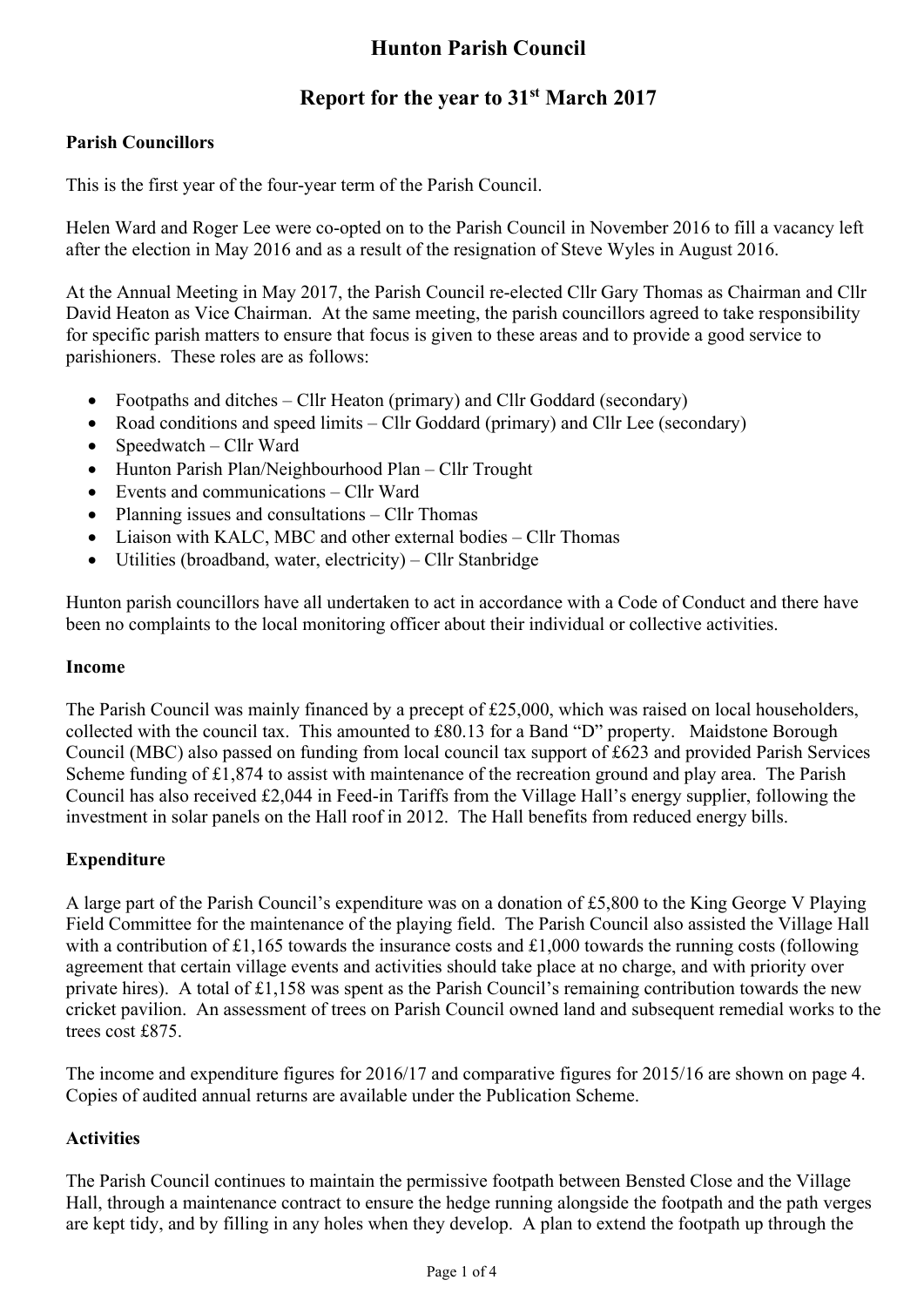recreation field and the land beyond to Lughorse Lane did not come to fruition as permission was not granted by the landowner.

Parish councillors have been working hard to ensure action is taken on a number of local highways issues:

- Reporting potholes and flooding on roads to KCC Highways;
- Engagement with South East Water regarding the water main on Hunton Hill;
- Engagement with local farms to discuss HGV and other farm vehicles' movements in the village;
- Objecting to planning applications, such as the Wares Farm expansion and Vicarage Road housing development, which will increase the amount of traffic on Hunton's roads if permitted;
- Setting up the Lorrywatch scheme in Hunton to monitor HGVs.

Looking to the future:

- Kerb stones are to be installed outside the school to prevent the verge from being eroded to be funded by the Parish Council;
- Action is being taken to move the 7.5T sign at the bottom of Hunton Hill to the outside of Amsbury Farm to create a HGV corridor down Hunton Hill to the farm – to be funded by the Parish Council;
- Hunton Hill is to be micro-surfaced;
- The Parish Council is to consider commissioning a survey to consider possible solutions to reduce speed outside the school.

The Speedwatch equipment bought by the Parish Council in 2013 is being used by the Hunton Speedwatch team, with reports being made to the police where necessary.

Parish councillors attend the Joint Parishes Flood Group. They have also met with representatives from the National Flood Forum and Environment Agency to discuss flooding issues. Very little progress has been made by the Environment Agency to mitigate flood risk in the area; their focus is now predominantly on individual property resilience, rather than a wider-reaching flood prevention scheme.

#### **Planning**

The Parish Council responded to 19 planning applications during the year. It meets when required to consider new planning applications and details of these meetings can be found on the notice boards and website or by contacting the Clerk. In considering its views on planning applications, the parish councillors continue to put forward recommendations that they feel best represent the interests of local parishioners.

The Chairman of the Parish Council has been heavily involved in liaison with other parishes to object to the MBC Draft Local Plan and has attended the Planning Inspector's examination hearings.

#### **Meetings**

The Parish Council meets bi-monthly at the Village Hall, usually on the third Monday of January, March, May, July, September and November and parishioners are welcome to attend. Parishioners are given an opportunity to raise matters at the start of every meeting.

Extracts of minutes of meetings are reported in the Hunton Herald and can be viewed in full on the website at www.hunton.org.uk. The Parish Council also has a Publication Scheme required under the Freedom of Information Act 2000, whereby copies of particular documentation are available upon request.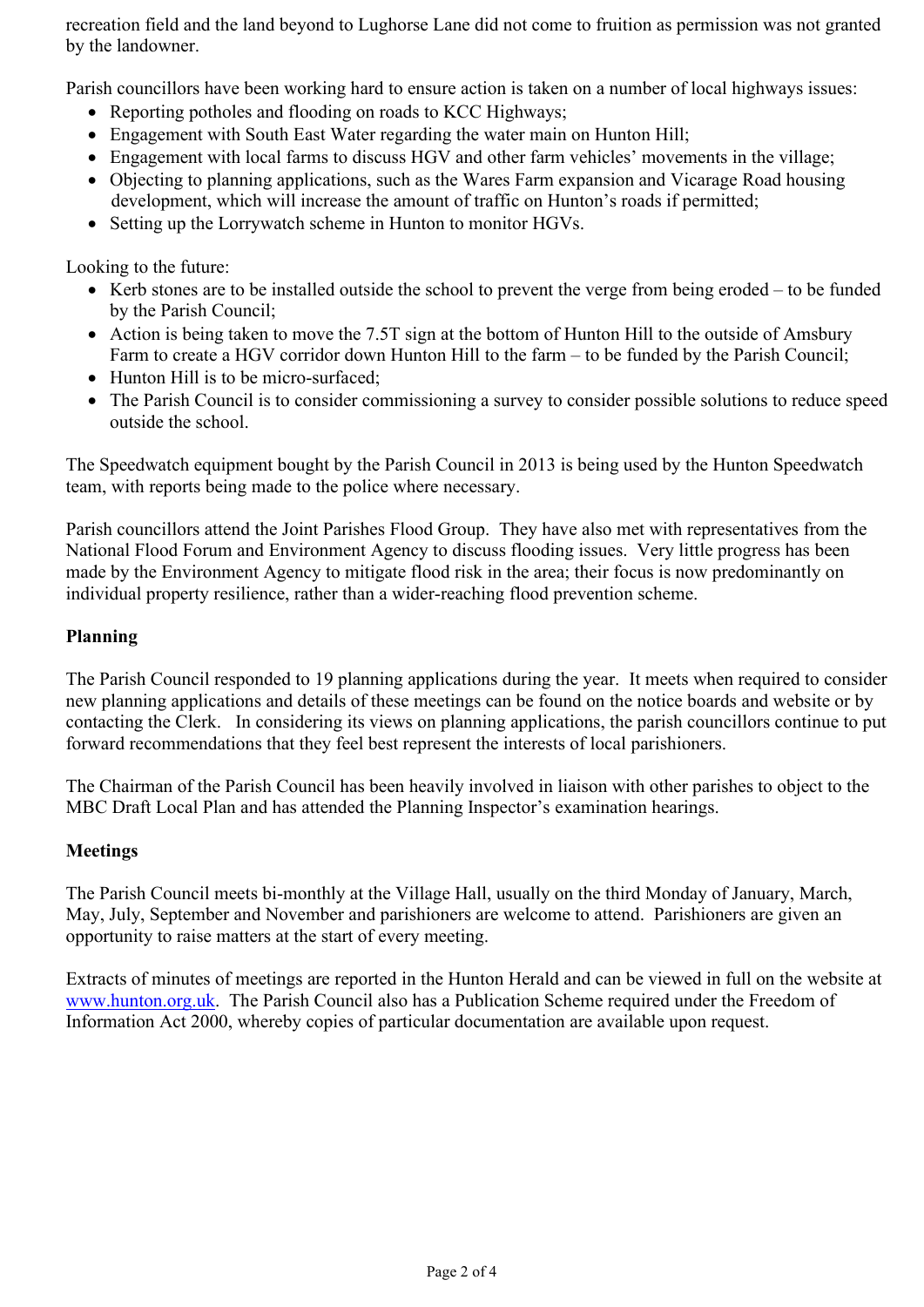#### **Contacts**

Councillors or the Clerk can be contacted directly when more urgent issues arise. Contact details appear on the village notice boards, in the Hunton Herald and on the website at www.hunton.org.uk.

| Councillors: | Cllr Gary Thomas (Chairman) | 01622 820691 |
|--------------|-----------------------------|--------------|
|              | Cllr David Heaton           | 01622 820678 |
|              | <b>Cllr Tony Stanbridge</b> | 01622 820721 |
|              | <b>Cllr Annette Trought</b> | 01622 820448 |
|              | Cllr Jonny Goddard          | 01622 820096 |
|              | Cllr Helen Ward             | 01622 820810 |
|              | Cllr Roger Lee              | 01622 820210 |
| Clerk:       | Mrs Sharon Goodwin          | 01622 681238 |